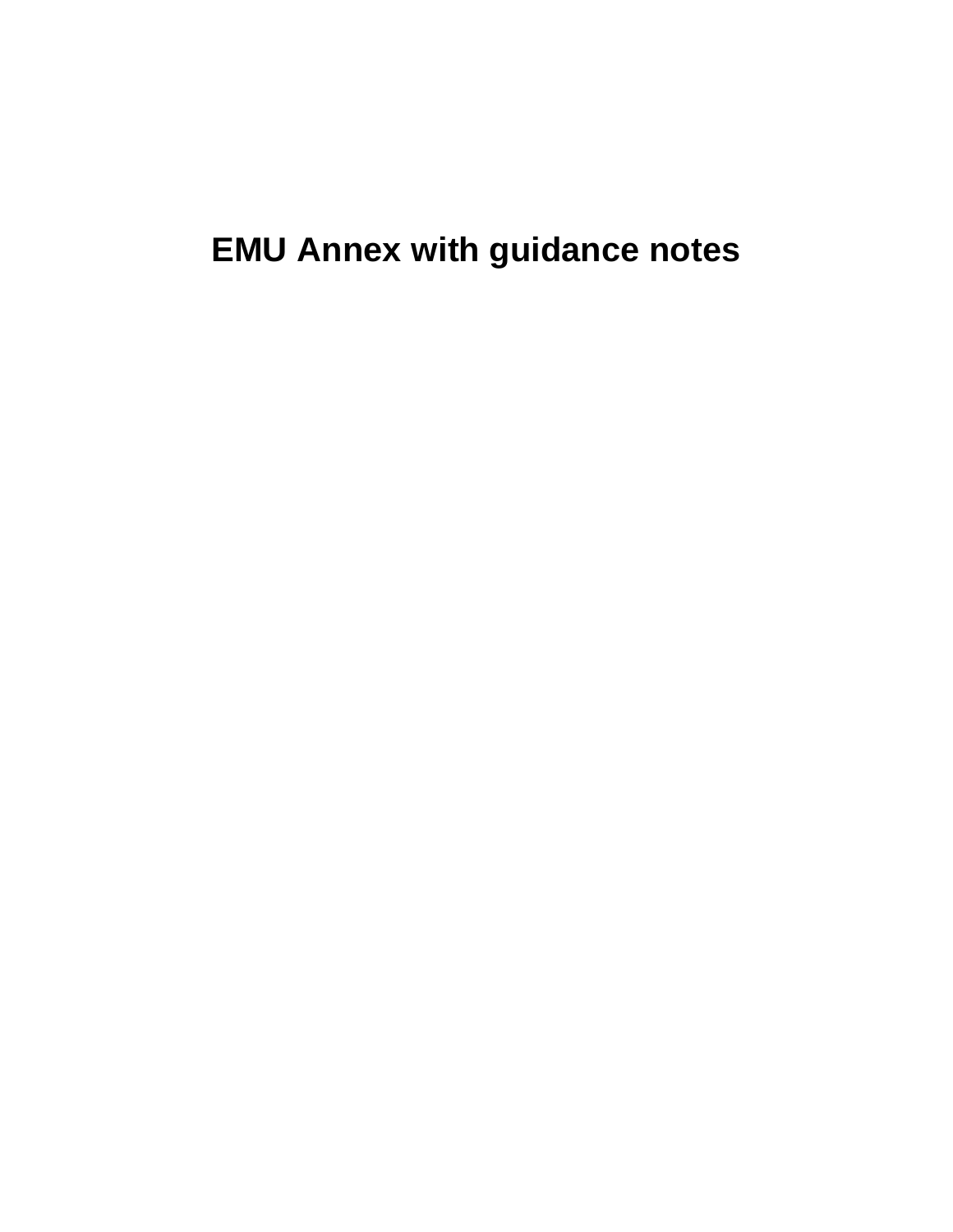# **PSA/ISMA Global Master Repurchase Agreement**

**Additional terms and conditions relating to European Economic and Monetary Union**

# **1. Interpretation**

In this Annex -

"*euro*" means the currency of the member states of the European Union that adopt a single currency in accordance with the Treaty establishing the European Communities, as amended by the Treaty on European Union;

"*euro unit*", "*national currency unit*" and "*transitional period"* have the meaning given to those terms in the European Council Regulation on the legal framework for the introduction of the euro which is expected to come into force on 1 January 1999;

"*TARGET*" means the Trans-European Automated Real-time Gross Settlement Express Transfer system.

## **2. Continuity of contract**

The parties confirm that the introduction of the euro or the occurrence or non-occurrence of any other event associated with economic and monetary union in the European Community shall not have the effect of altering any term of the Agreement or discharging, or excusing performance under the Agreement or any Transaction thereunder, nor give a party the right unilaterally to alter or terminate the Agreement or any Transaction thereunder.

# **3. Business Days**

The parties agree that -

- (a) references in paragraph 2(d)(iv) of the Agreement to a day on which "banks are open for business in the principal financial centre" in relation to a national currency unit will be to a day on which banks are open for settling payments in the national currency unit in the principal financial centre of that national currency unit immediately prior to the start of the transitional period;
- (b) there shall be inserted at the end of paragraph  $2(d)(iv)$  of the Agreement -

"(or, in the case of a payment denominated in euro, a day on which TARGET operates)"; and

(c) the following words at the end of paragraph 2(d)(iv) of the Agreement shall be deleted with effect from 1 January 1999 -

"(or, in the case of ECU, a day on which ECU clearing operates)".

## **4. Equivalent Securities**

The parties agree that for the purposes of paragraph 2(p) of the Agreement, Securities will be equivalent to other Securities notwithstanding that those Securities have been redenominated into euro or the nominal value of the Securities has changed in connection with such redenomination.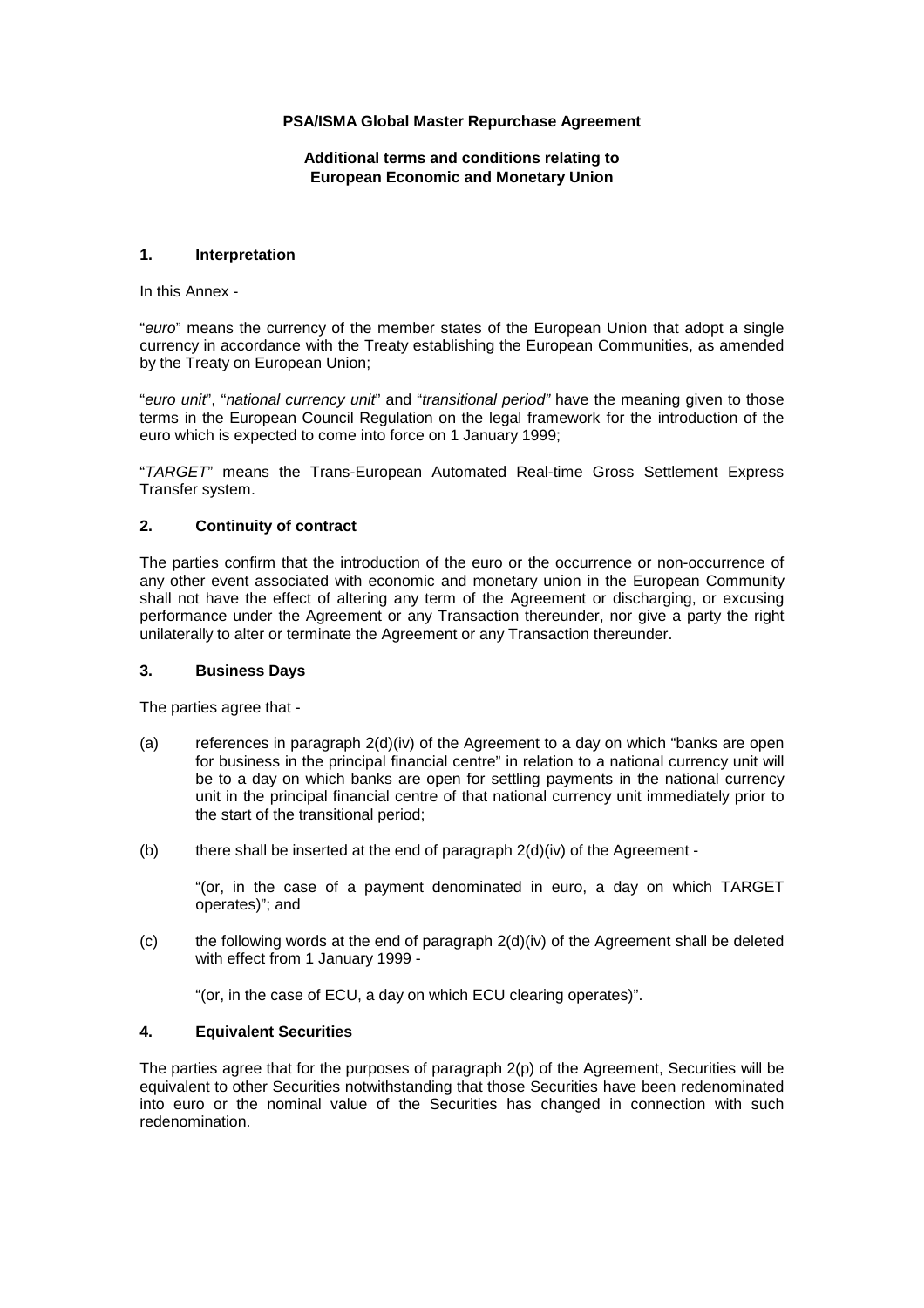# **5. Payment and Transfer**

The parties agree that there shall be inserted at the end of paragraph 6(h) of the Agreement -

"For the purposes of this paragraph, amounts in euros (whether denominated in the euro unit or a national currency unit) shall be treated as being in the same currency only if those amounts are expressed in the euro unit or the same national currency unit.".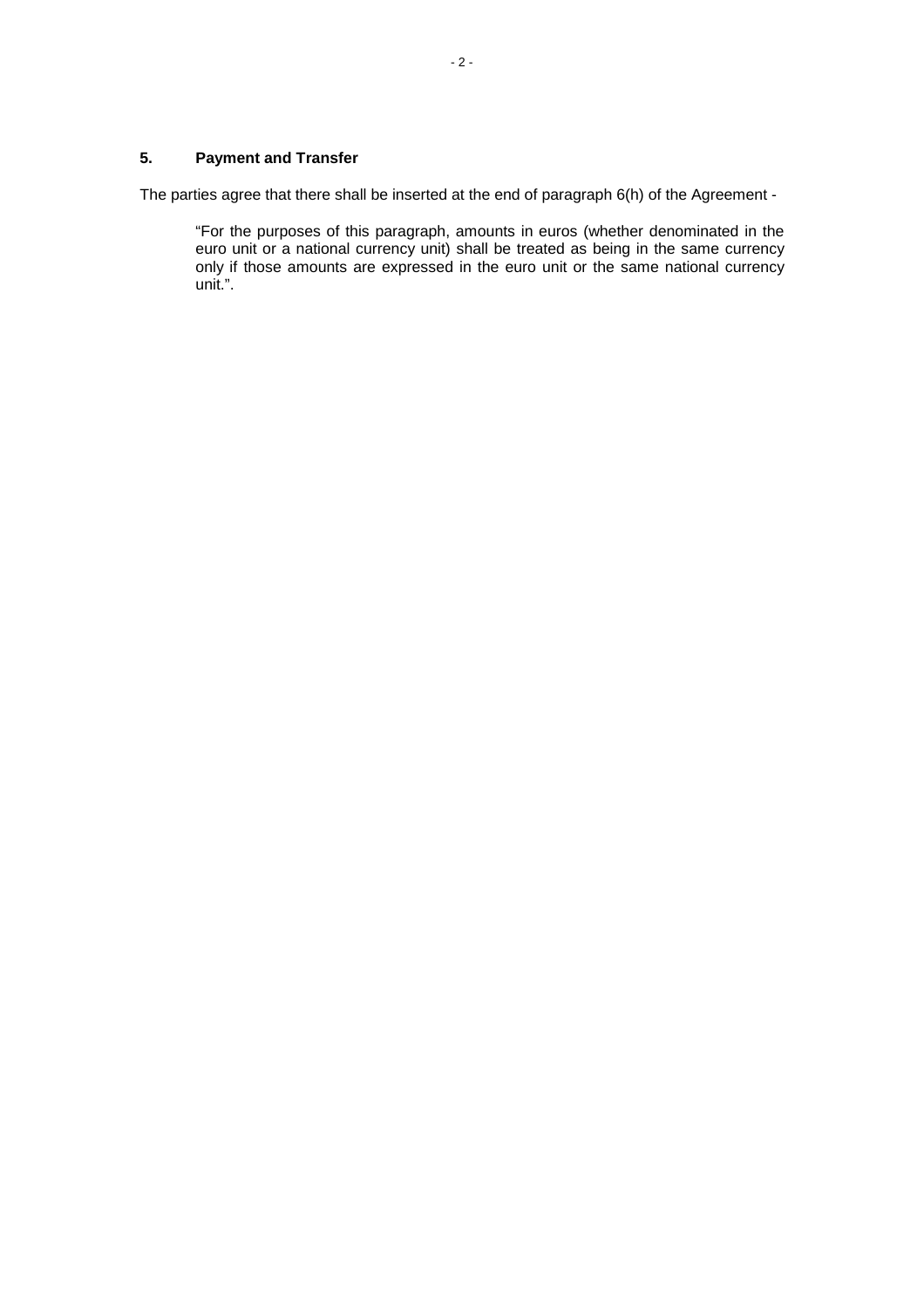### **INTERNATIONAL SECURITIES MARKET ASSOCIATION**

#### **PSA/ISMA Global Master Repurchase Agreement and the euro**

### **Introduction**

A working group of ISMA's CRD repo sub-committee has been established to consider whether any changes are required to the PSA/ISMA Global Master Repurchase Agreement (the "GMRA") in the light of the introduction of the euro.

This paper summarises the key issues and sets out the working group's conclusions. In summary, these are that four changes to the agreement are appropriate (continuity of contracts, the definition of "Business Day", the definition of "Equivalent Securities" and payment netting). A standard form EMU Annex containing these changes is attached to this paper. Other relevant issues discussed in this paper are pricing sources, market conventions and currency conversion.

As always, ISMA recommends that members and other market participants consult with their legal and other professional advisers concerning the use of the EMU Annex.

### **Continuity of contracts**

The European Council has adopted a regulation, the Article 235 Regulation, providing for continuity of contracts. Article 3 of the Article 235 Regulation states that -

"*the introduction of the euro shall not have the effect of altering any term of a legal instrument or of discharging or excusing performance under any legal instrument, nor give a party the right unilaterally to alter or terminate a legal instrument. This provision is subject to anything which the parties may have agreed.*"

The Article 235 Regulation applies to all EU member states and therefore has effect in English law even though the UK will not participate in EMU at the outset.

The effect of this regulation is that, unless the parties to the GMRA agree otherwise, the continuance of any GMRA and transactions entered into under it will not be affected by the introduction of the euro. This is therefore the position under English law, the governing law of the GMRA.

However, where English law is not recognised as the governing law of the agreement by the courts in the jurisdiction of a counterparty or in any other relevant jurisdiction, it is possible that, under the relevant law, the introduction of the euro could have the effect of terminating the GMRA and transactions entered into under it. In view of this possibility, paragraph 2 of the EMU Annex contains an express provision (based on the wording of the Article 235 Regulation) that the agreement and transactions should not be altered or terminated, and a party will not have the right unilaterally to alter or terminate the agreement and transactions, as a result of the introduction of the euro or the occurrence or non-occurrence of any event associated with EMU.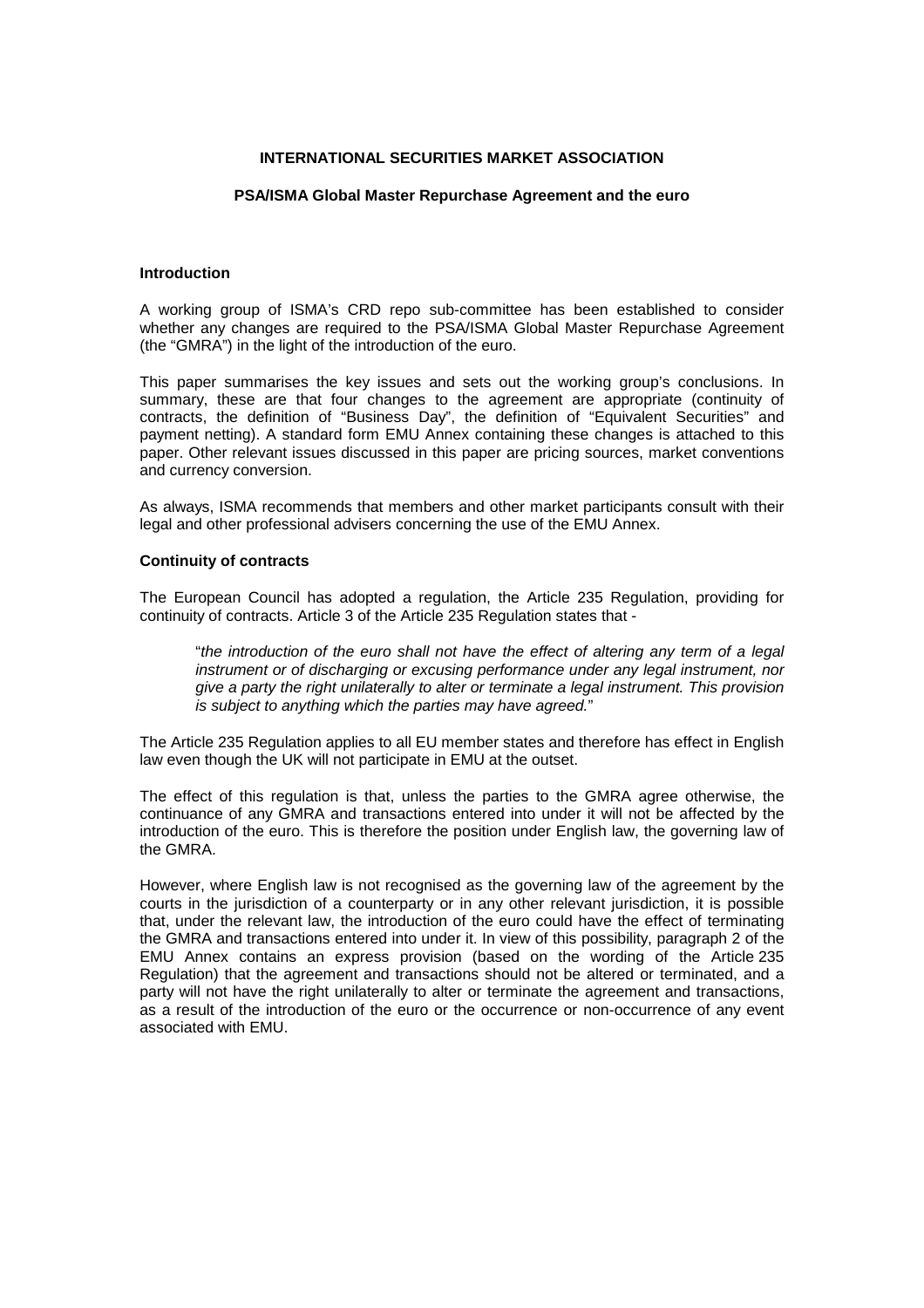#### **Pricing sources**

As a result of the introduction of the euro, certain existing pricing sources for national currency money markets will cease to exist and be replaced by euro rates, if the currencies concerned participate in the euro area. The pricing source used in the GMRA is LIBOR.

The British Bankers Association ("BBA"), which publishes LIBOR, announced in October 1997 details of a new euro-denominated BBA LIBOR settlement rate which will replace BBA's ECU LIBOR rate from January 1, 1999. The rate will continue to be fixed at 11 a.m. London time on each day on which the TARGET payment system operates. Interest will be calculated on an actual/360 day basis. During the transitional period, the BBA will also continue to publish LIBOR fixings for the seven relevant national currency rates which already have BBA LIBOR benchmarks.

For the purposes of the GMRA, therefore, the euro LIBOR rate will be the relevant pricing source for sums denominated in euro. It is not necessary to amend the GMRA.

#### **Market conventions**

As reported in ISMA's annual report for 1997, in July 1997 ISMA and a number of other market associations including ISDA published a joint statement on market conventions for the euro. A copy of this statement is included as the appendix to this paper. This statement was endorsed in September 1997 by the European Monetary Institute ("EMI") and the European Commission.

ISMA considers that references in the GMRA to "the applicable ISMA convention" should, in relation to the euro, be construed as references to the joint statement on market conventions for the euro.

## **Business Days**

There is potential uncertainty as to the operation of paragraph (iv) in the definition of "Business Days" which states that, in relation to an obligation to make a payment otherwise than through Euroclear, Cedel or any other settlement system, a Business Day is a day, other than a Saturday or Sunday, on which banks are open for business in the principal financial centre of the country of which the currency in which the payment is denominated is the official currency or, in the case of ECU, a day on which ECU clearing operates. In the case of a payment denominated in euro, there will be more than one relevant country and it will therefore not always be clear which should be used. In addition, ECU payments will be converted into euro.

Paragraph 3 of the EMU Annex makes clear that references to "a day on which banks are open for business in the principal financial centre" in relation to a national currency unit will be to a day on which banks are open for the settlement of payments in the national currency unit in the principal financial centre of that national currency unit immediately prior to the start of the transitional period. In addition, paragraph 3 amends the definition of Business Days in relation to payments in euro to refer to days on which the TARGET payment system operates (this is every week day except Christmas Day and New Year's Day). The effect of this will be to increase the number of days which are Business Days for the purposes of the GMRA. Paragraph 3 also deletes the reference to payments in ECU with effect from January 1, 1999.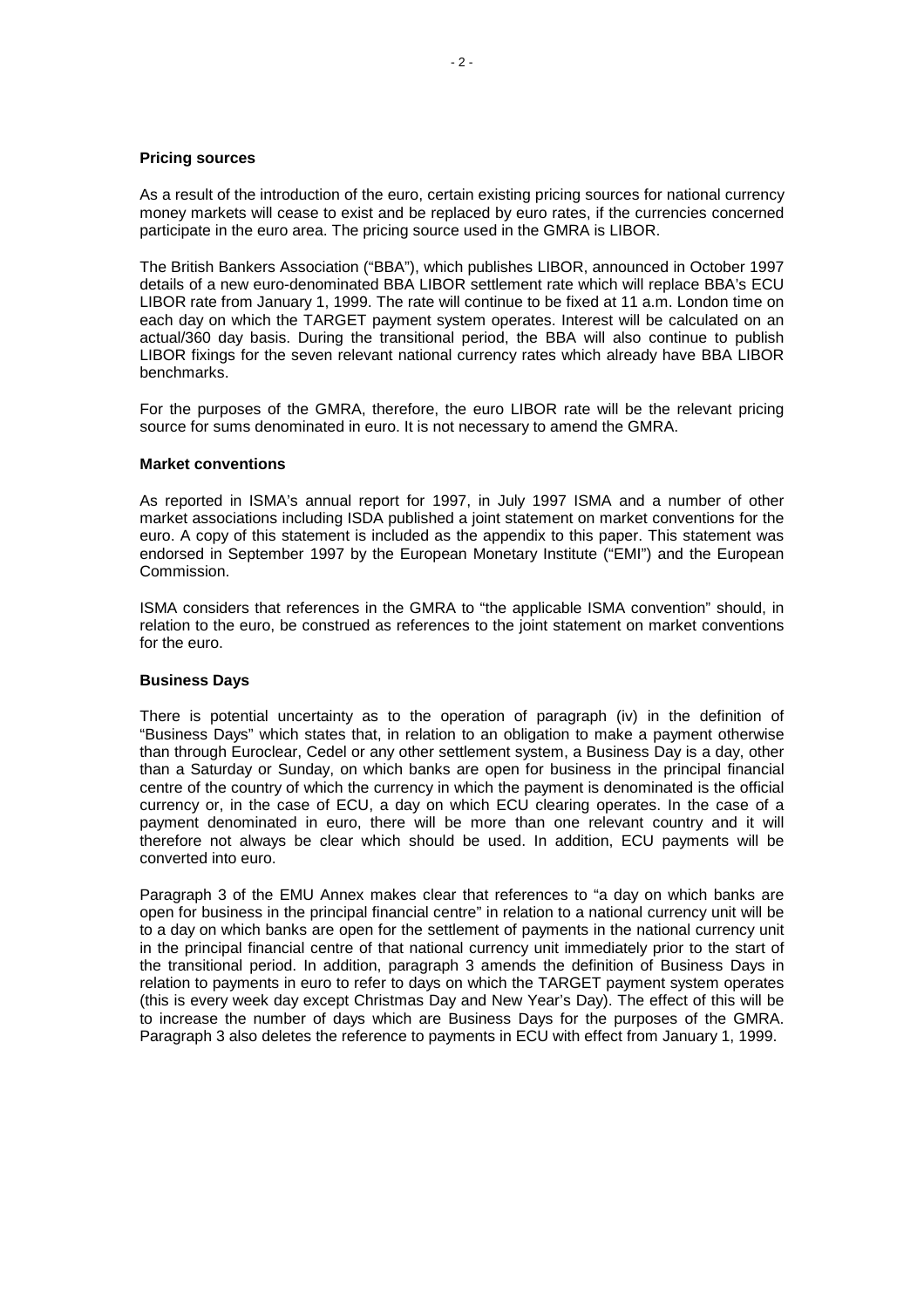#### **Currency conversion: "Spot Rate"**

The GMRA's definition of "Spot Rate" for currency conversion refers to the spot rate of exchange quoted by Barclays Bank. Where a sum is to be converted between a national currency and the euro, conversion must be carried out in accordance with Article 4 of the Article 235 Regulation. This provides that conversion must be carried out at the adopted conversion rates and that amounts to be converted from one national currency unit to another must first be converted into an amount expressed in euro. Alternative methods may only be used if they produce the same result.

The effect of the Article 235 Regulation is that the GMRA definition of Spot Rate may only be used to convert one national currency into another if it produces the same result as the regulation. When converting amounts expressed in national currencies into or from euro, the conversion rates set out in Article 4 of the Article 235 Regulation (or any equivalent method) must be used.

#### **Equivalent Securities**

Paragraph 4 of the EMU Annex provides that securities will be equivalent to other securities even though they may have been redenominated into euro or renominalised. This is to make clear that securities which are redenominated from local currency units into euro are equivalent to the original securities, even where the securities have also been renominalised, as the GMRA requires equivalent securities to be of the same nominal value.

#### **Payment netting**

Paragraph 6(h) of the GMRA provides for netting of payments of amounts in the same currency. Following the start of Stage 3, this provision could operate to require netting of payments expressed in national currency units of "in" countries (e.g. French francs and Deutschemark) as they will have become different denominations of the same currency (i.e. the euro).

ISMA recommends that in these circumstances, market participants should only net between amounts expressed in the same national currency unit and not between different national currency units, or between national currency units and the euro, notwithstanding that, technically, they are the same currency. This is addressed in paragraph 5 of the EMU Annex.

**International Securities Market Association June 22, 1998**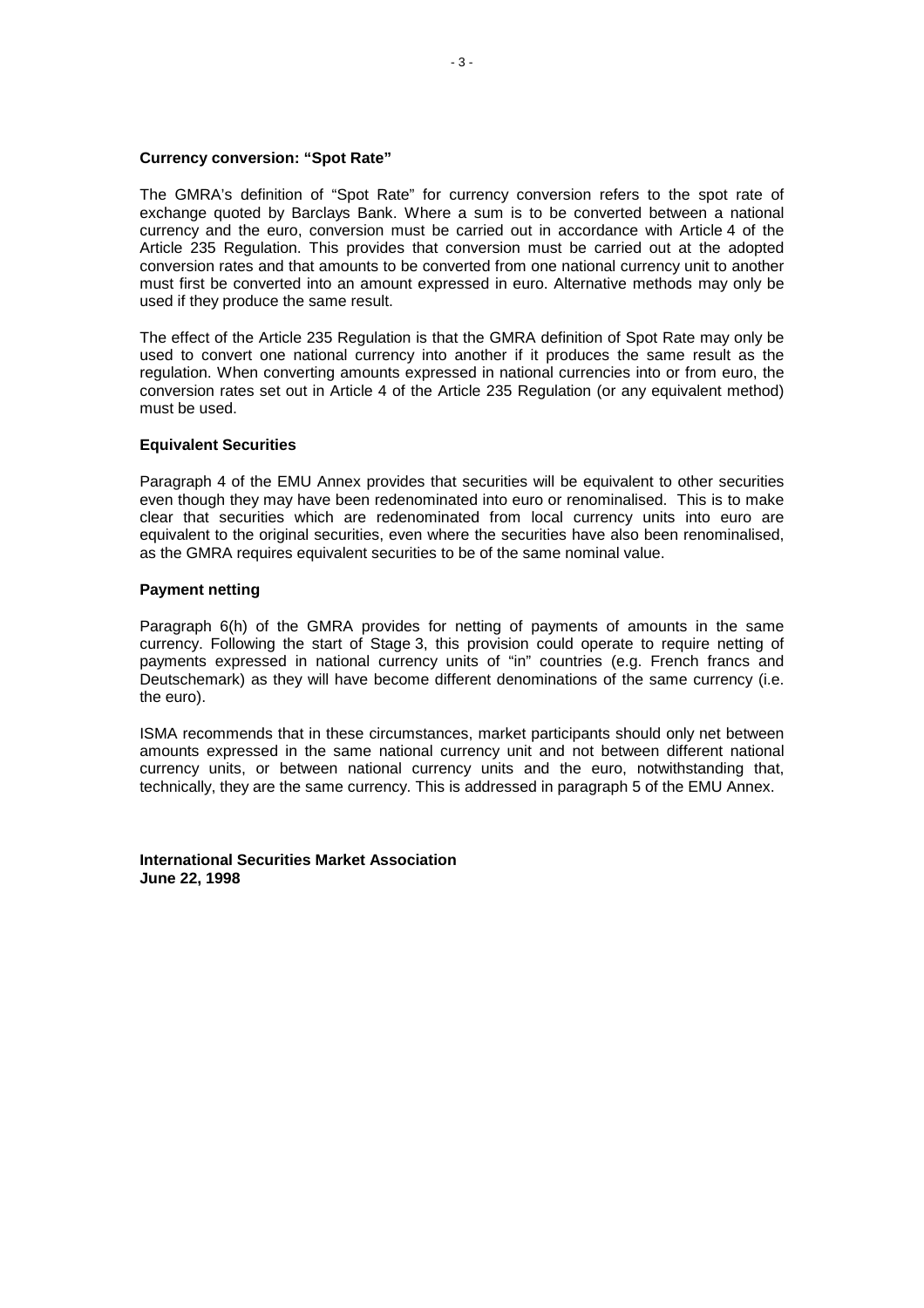# **Appendix**

# **ACI – THE FINANCIAL MARKET ASSOCIATION BANKING FEDERATION OF THE EU CEDEL BANK EUROPEAN FEDERATION OF FINANCIAL ANALYSTS' SOCIETIES EUROPEAN MOTGAGE FEDERATION INTERNATIONAL PAYING AGENTS ASSOCIATION INTERNATIONAL PRIMARY MARKET ASSOCIATION INTERNATIONAL SECURITIES MARKET ASSOCIATION INTERNATIONAL SWAPS AND DERIVATIVES ASSOCIATION MORGAN GUARANTY AS OPERATOR OF THE EUROCLEAR SYSTEM (EUROCLEAR)**

# **JOINT STATEMENT ON MARKET CONVENTIONS FOR THE EURO**

Economic and Monetary Union presents a number of technical challenges for the international and new domestic (i.e. euro-zone) financial markets. One of these is the need for market participants to prepare for the market conventions that will apply to trading and settlement of the euro money, bond and foreign exchange markets. However, market conventions currently vary across the European Union and there is as yet no agreed set of common conventions for the new single currency. The above named organisations are therefore publishing this joint statement recommending harmonised market conventions for the euro.

# **Support for Harmonisation**

In our views, harmonisation of euro market conventions is desirable, as it would promote liquidity and transparency in the new markets and prevent confusion and disputes for euro trading and settlement. Also, firms and settlement facilities face uncertainty in their systems requirements while this question is left open. We therefore publish the attached bond market, money market and foreign exchange market conventions for the euro with the aim that they establish standards for market practice for the new single currency. We note that parties to a financial contract may always specify their own terms, including day count or other conventions. However, we believe that the attached provide a basis for standard practice, which we strongly recommend to our members and to both public and private issuers of securities. We note that government issuers in particular have an important role to play in achieving harmonisation, by ensuring the use of common standards for euro-denominated benchmark government bond issues.

# **Treatment of Legacy and Redenominated Instruments**

While harmonisation has strong benefits for new euro-denominated instruments, applying, new harmonised, conventions to existing "legacy" instruments - including bonds that redenominate into euro - presents considerable complications. In light of the legal obstacles associated with revising existing agreed conventions and the dangers of hedging mismatches, if underlying and derivative instruments do not all switch to the new conventions, we conclude that existing conventions should be retained for legacy instruments.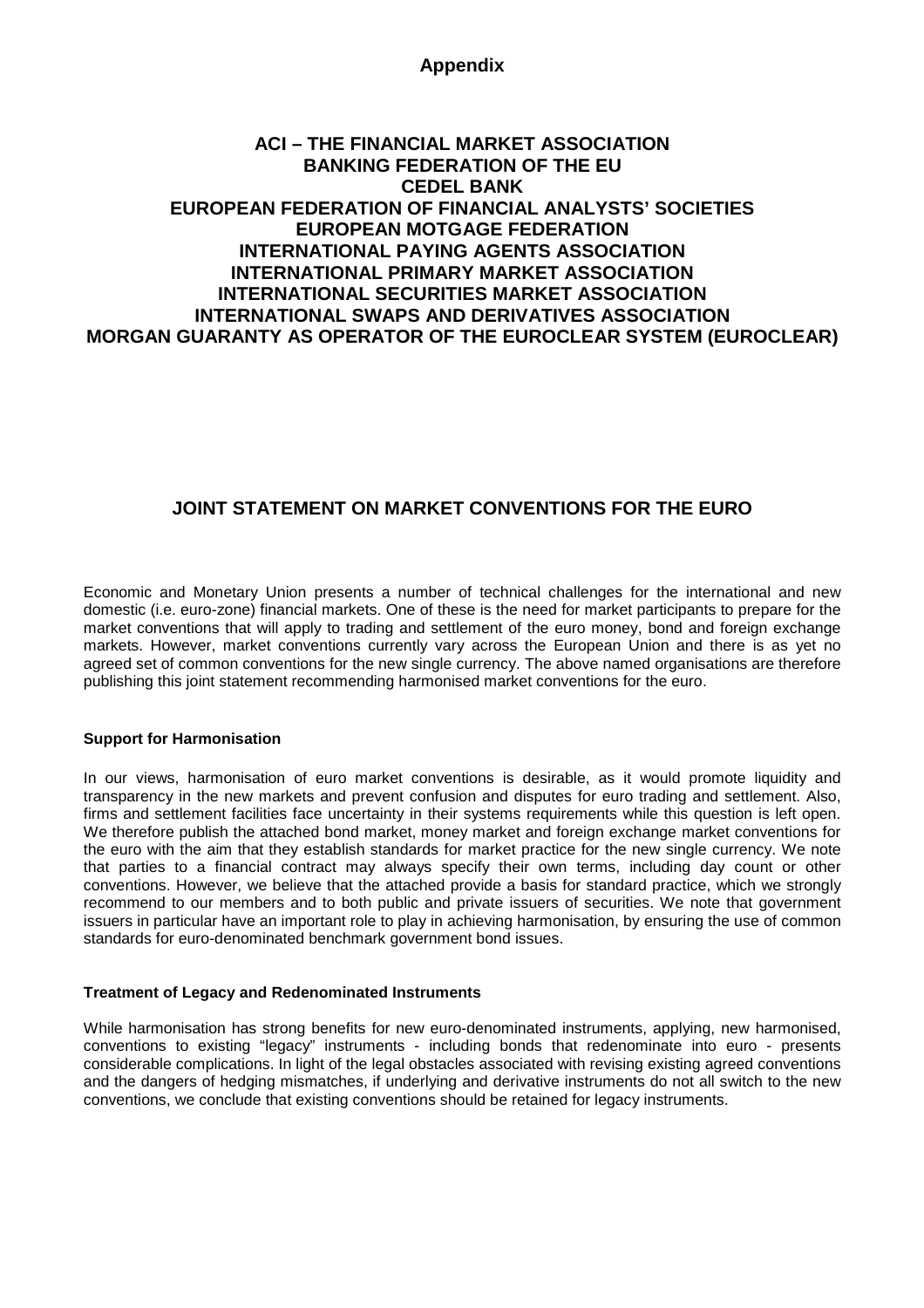## **Timing**

We propose that the attached agreed standards be adopted for financial instruments entered into after the start of stage three of Economic and Monetary Union on 1 January 1999. We also note that new issues before that date of instruments designed to redenominate into euro should also adopt these standards.

# **CONVENTIONS FOR THE EURO MONEY MARKETS**

#### **Day Count Basis**

We recommend the adoption of an **actual/360 basis**.

We note that this is common practice in EU money markets and has been proposed by the European Monetary Institute as the basis for repo instruments used for open market intervention. This convention would apply to wholesale financial activity; we do not recommend a standard retail market convention.

#### **Settlement Basis**

We recommend the adoption of a **spot/two day standard**.

We note that this is the prevalent practice for inter-bank offer rate settlement for most EU currencies.

#### **Fixing Period for Derivatives Contracts**

We recommend the adoption of a **two day rate fixing convention** for derivatives contracts.

Most EU currencies currently provide for a two day period between the fixing of a new floating rate and the date when these new rates become effective (i.e. when the contract actually becomes "reset" to the new rates for the purposes of calculating payments). We believe that this practice should continue and that it would be impractical to shorten this cycle in the near term.

#### **Business Days**

#### We recommend that **TARGET operating days form the basis for euro business days**.

As a practical matter, we believe that the convention for euro business days and TARGET operating days should be identical, to ensure the availability of euro payments arrangements throughout all EMU area countries on a day identified as a euro business day. In order to facilitate financial activity throughout the EMU area, we recommend that the number of non euro business days be kept to a minimum and possibly be limited to 1 January and 25 December.

We note that this approach has implications for the operating days of commercial and investment banks and other financial market participants in the EMU area and may raise questions concerning national legislation governing bank holidays. It would, for example, mean that institutions unable to make payments specified for a euro business day due to observance of a national holiday would be liable to pay interest for the period of delay.

Finally, we should note that parties to an instrument may well decide to agree to use national business day conventions for the euro, due to the likely absence of full payment services on euro business days in all EMU participant member states (at least in the short term) or if the use of national business days are more convenient for transactions with domestic counterparties.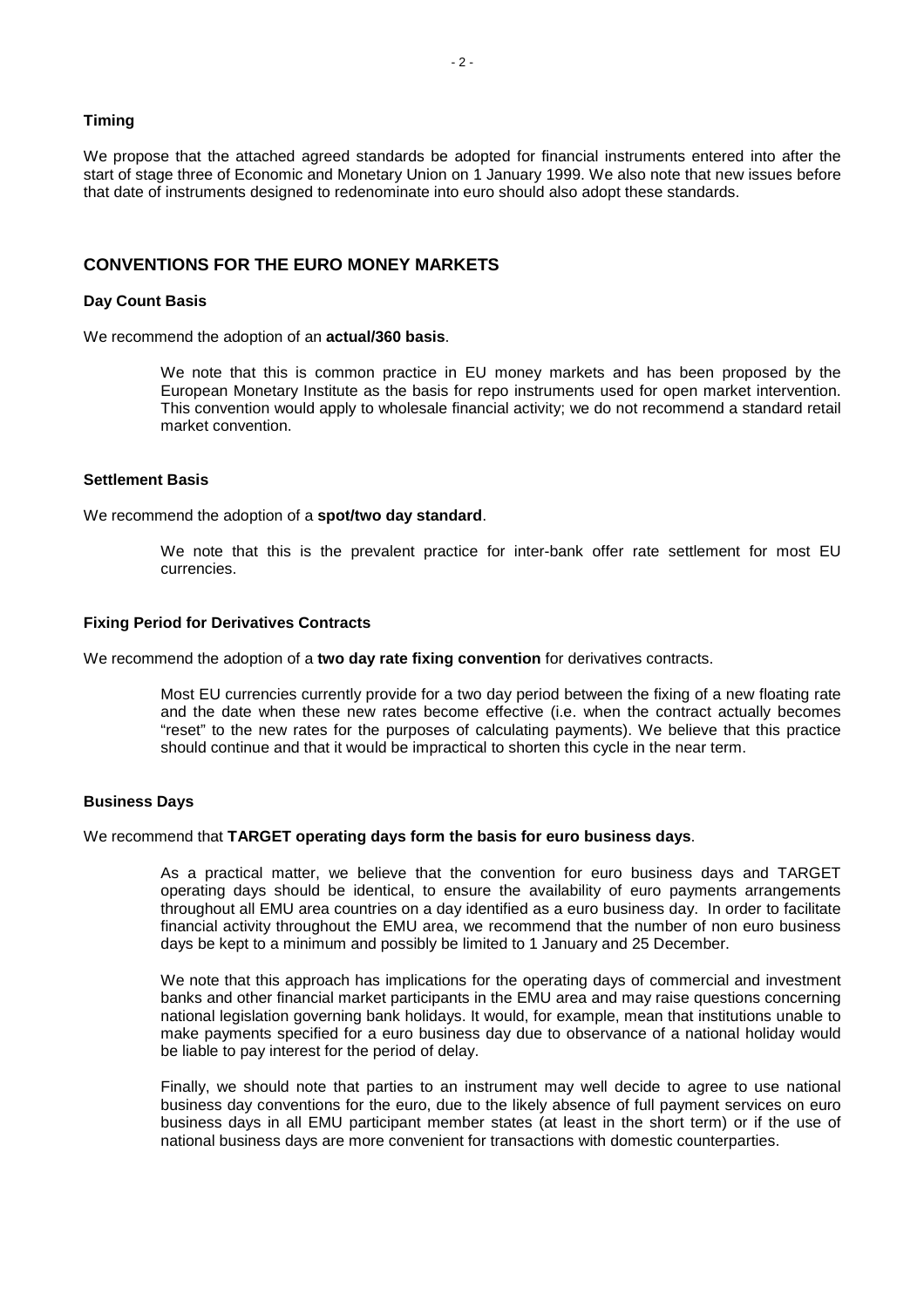# **CONVENTIONS FOR THE EURO BOND MARKETS**

## **Day Count Basis**

We recommend adoption of an **actual/actual basis**.

While many EU markets currently use a 30/360 methodology, in volume terms act/act or act/365 is probably most prevalent in the EU, as it is the convention for French, British and Italian markets. Also, we note that this standard is used in the US and Japanese government bond markets. We note that this is a more exact basis than other methods and presents fewer calculation problems than a 30/360 basis, which largely developed due to systems calculation limitations which have since been overcome.

## **Quotation Basis**

We recommend adoption of **decimals**, rather than fractions, for **bond quotation**.

Quotations in decimals provide for a more accurate and precise methodology of yield calculation, will unify price quotation for government and corporate debt, as well as being easier for screen displays.

# **Business Days**

## We recommend that **TARGET operating days form the basis for euro business days**.

Please refer to the commentary above on euro business days in money markets.

## **Coupon Frequency**

#### **We do not recommend a standardised practice** in this area.

In our view, there are strong arguments for the use of either a semi-annual or annual payment basis as the standard for euro coupon frequency. Semi-annual coupons reduce the credit exposure of investors to issuers and on swaps linked to bonds. They are also attractive to institutional investors seeking regular income. In volume terms, it is the standard most widely used globally, employed in the US, Japan, UK and Italy. On the other hand, annual coupons are used by most EU countries, involve lower administrative costs and are attractive to some issuers and investors.

The competing merits of both payment bases, combined with a desire to allow flexibility to respond to issuer and investor preferences, leads us to conclude that in this particular area the case for harmonisation is less compelling. While the individual organisations have made recommendations in this area, the group does not recommend a standardised practice for coupon frequency.

### **Settlement Dates**

We recommend that the standard settlement date for internationally traded cross-border transactions for the euro remain on a **T plus 3 business day cycle**.

> While we note that special value dates may be agreed between buyer and seller, we feel that the current T plus 3 day cycle currently in force should be retained for the euro. However, with the soon to be introduced real time gross settlement systems and the ever-increasing desire to reduce settlement risk, we believe that a move to ever shortening settlement cycles is inevitable. Nevertheless, we feel that it would be inappropriate to introduce such a change at the current time, due to other significant system changes posed by the introduction of the euro.